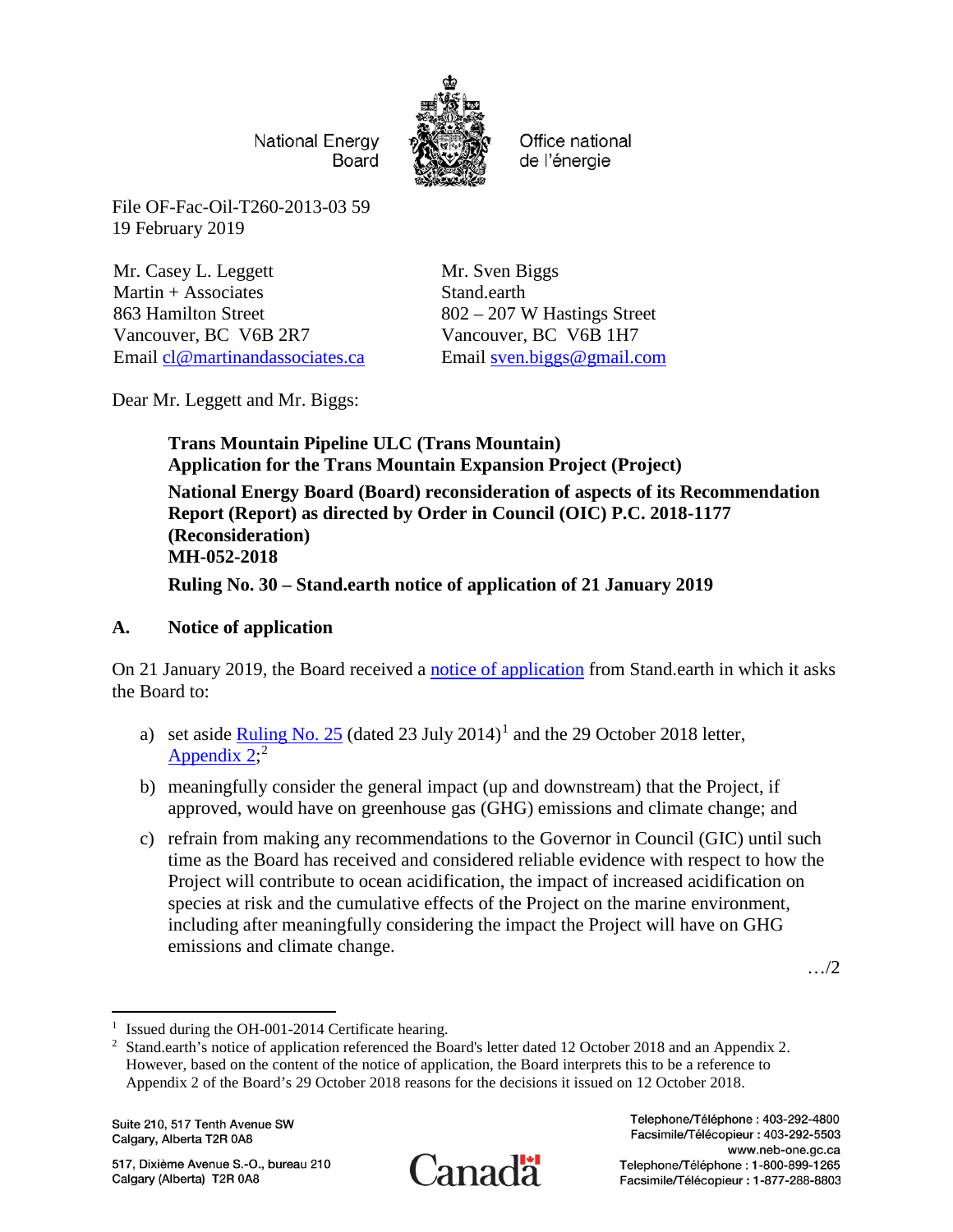Stand.earth states that Ruling No. 25 excluded consideration of the environmental and economic effects associated with upstream activities (including oil sands development) and the downstream use of the oil intended to be shipped on the pipeline, such that the Board refused to consider evidence related to the impact of the increase in GHG emissions caused by the Project.

Stand.earth is of the view that, since 2014, there has been a material change in circumstances to justify a reconsideration of Ruling No. 25, making it imperative that the Board consider how the Project will impact GHG emissions and climate change, just as the Board set out to do in its review of the Energy East Project (Energy East).<sup>[3](#page-1-0)</sup> Stand.earth argues that the Board cannot fulfill its mandate of determining whether the Project is in the public interest without considering whether the Project is reconcilable with Canada's international obligations to substantially reduce GHG emissions. Stand.earth further argues that there is no principled reason for deviating from the Board's reasoning in Energy East and for ruling that Energy East is distinguishable from this Project.

Stand.earth submits that the Board made a material error in Section 2.8 in Appendix 2 of its 29 October 2018 letter by finding that the Project has no relationship to increased oil sands production, such that subsection 5(1) of the *Canadian Environmental Assessment Act, 2012* (CEAA 2012) does not apply and, therefore, the Board is not required to assess possible changes to the global atmosphere resulting from upstream or downstream effects caused by the Project. Stand.earth cites recent public announcements regarding the Project's impacts on oils sands production, and submits that they are contrary to the Board's statements in its 29 October 2018 letter that upstream and downstream effects are not directly linked or necessarily incidental to the Project. Stand.earth asserts that, for there to be a meaningful Reconsideration, the Board must reconsider and set aside Ruling No. 25 and Appendix 2 of its 29 October 2018 letter.

Further, Stand.earth submits that the Board cannot meaningfully assess the impact of the Project on the marine environment, including species at risk, without assessing the Project's impact on ocean acidification. Therefore, the Board must consider the impact that climate change has had, and will continue to have, on ocean acidification if a global reduction in GHG emissions is not achieved.

## **B. General principles on an application for review**

Subsection 21(1) of the *National Energy Board Act* (NEB Act) provides that the Board may review, vary, or rescind any decision made by it. Part III of the *National Energy Board Rules of Practice and Procedure, 1995* (Rules) describes the procedures and grounds for a review. There is no automatic right of review of a Board decision. The Board's power to review its decisions is discretionary, and must be exercised sparingly and with caution.<sup>[4](#page-1-1)</sup> Considerations that the Board

<span id="page-1-0"></span>l In Energy East, in releasing th[e List of Issues](https://apps.neb-one.gc.ca/REGDOCS/Item/View/3322976) on 23 August 2017, the Board stated that, "[g]iven increasing public interest in GHG emissions, together with increasing governmental actions and commitments (including the federal government's stated interest in assessing upstream GHG emissions associated with major pipelines), the Board is of the view that it should also consider indirect GHG emissions in its NEB Act public interest determination…"

<span id="page-1-1"></span><sup>&</sup>lt;sup>4</sup> Boar[d Filing Manual](http://www.neb-one.gc.ca/bts/ctrg/gnnb/flngmnl/fmgdo-eng.html) at 5O-2; Boar[d Ruling No. 3,](https://apps.neb-one.gc.ca/REGDOCS/Item/View/3349814) NOVA Gas Transmission Ltd. Application for the Sundre Crossover Project, Hearing Order GH-002-2017 – Applications to Review Ruling No. 2, Amending Order AO-001-GH-002-2017 (27 October 2017) at 3.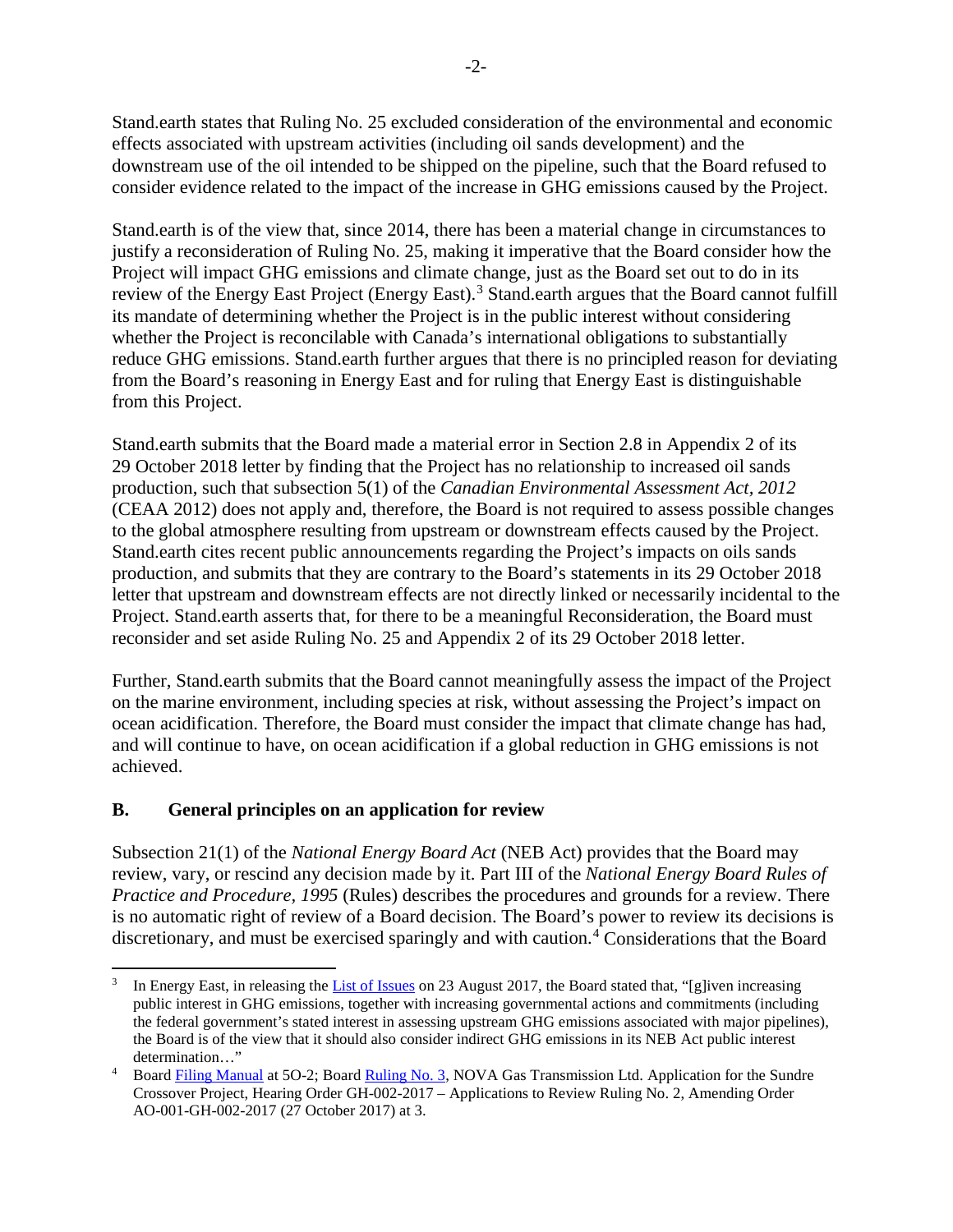may take into account in exercising this discretion include the timeliness of the application for review.<sup>[5](#page-2-0)</sup>

The Board considers applications for review through a two-step process. In the first step, or Phase I, the Board considers the threshold question of whether the applicant has raised a doubt as to the correctness of the Board's decision. As set out in paragraph 44(2)(b) of the Rules, the grounds that the Board will consider in deciding whether the applicant has raised a doubt as to the correctness of the decision include, but are not limited to, any error of law or jurisdiction, changed circumstances or new facts that have arisen since the close of the original proceeding, or facts that were not placed in evidence in the original proceeding and that were then not discoverable by reasonable diligence.

In considering whether the threshold for Phase I is met, the Board has stated that it "should not delve deeply into the merits or weighing evidence at this step and that Phase I is meant to be an initial threshold merely requiring a *prima facie* case."[6](#page-2-1) If the Board, in its discretion, finds that the threshold for Phase I is met, then the Board will initiate the second step (or Phase II) to review the decision on the merits.

## **C. Comments received**

On 23 January 2019, the Board [established](https://apps.neb-one.gc.ca/REGDOCS/Item/View/3747558) a comment process on the first step (the threshold question) with regard to the notice of application.

## *Intervenors*

 $\overline{\phantom{a}}$ 

Several intervenors filed comments about the threshold question, while a few intervenors commented on the merits as well.

Comments on the threshold question, from those *in support of* the notice of application, include the following:

- The Board erred by not considering the impacts of upstream and downstream GHG emissions of the Project, including impacts on ocean acidification, and the consequential impact to Indigenous communities and their constitutionally protected rights. The Board should consider the cumulative effects of the Project in a larger context, consistent with the broad consensus of the scientific community.
- The Board should follow the decision in Energy East where it based its finding of relevance on the increasing public interest in GHG emissions and increasing governmental action and commitments, including the federal government's stated interest in assessing upstream GHG emissions associated with major pipelines.
- The Government of Canada has changed the national climate change framework, announcing in 2016 five interim principles to guide federal decision-making on

<span id="page-2-0"></span><sup>5</sup> *Westcoast Transmission Co.* – Application for Review of Order No. TG-5-79 and for an Order Fixing Interim Tolls (August 1980) at 4.

<span id="page-2-1"></span><sup>&</sup>lt;sup>6</sup> 27 December 2018, NEB [Ruling No. 22,](https://apps.neb-one.gc.ca/REGDOCS/Item/View/3745011) Trans Mountain Expansion Reconsideration, page 17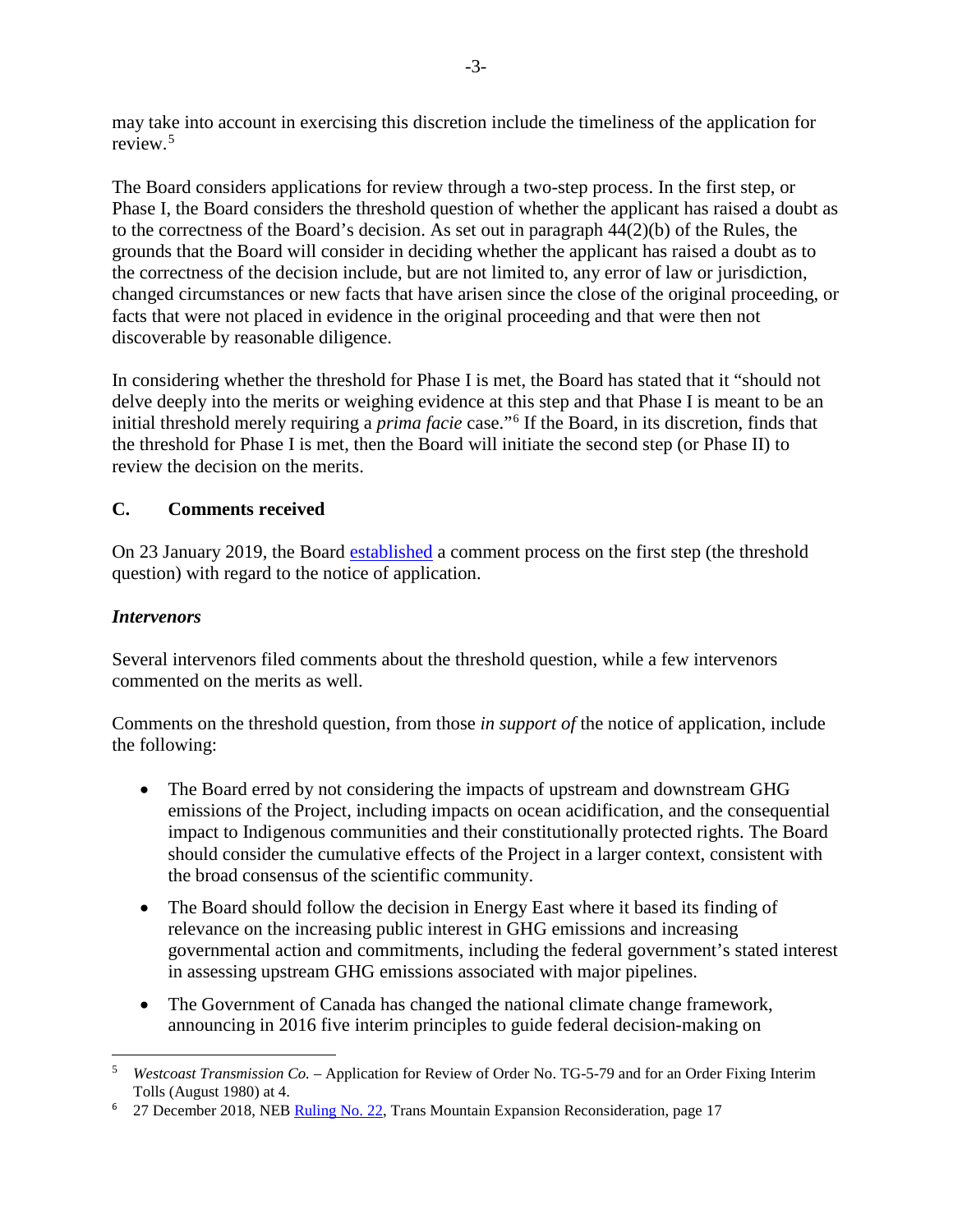environmental assessments for natural resource projects, which included a commitment to assess direct and upstream GHG emissions. Further, Canada made an international commitment as a signatory to the Paris Protocol Agreement.

- The 10 October 2018 report of the Intergovernmental Panel on Climate Change (IPCC) Report) identified an increased urgency to reduce GHG emissions, recommending a 1.5°C cap on global warming; 0.5°C lower than what was previously thought necessary to avoid the most serious impacts of climate change. The report reveals the challenge of reducing emissions and meeting climate commitments.
- The Board's decision in Sumas Energy 2 considered the operation of a power plant in the United States, upstream of the proposed international power line.
- Stand.earth meets the timeliness factor because the two key pieces of evidence it relies on – the IPCC Report and the Alberta Government's press release dated 2 December 2018 – both postdate the Board's 3 October 2018 deadline for seeking comments on the draft List of Issues.
- The timeframe for the Reconsideration was compressed and inadequate.

Comments on the threshold question, from those *opposed to* the notice of application, include the following:

- Allowing the application for review would delay the Reconsideration in what has already become a continuously delayed process. When elected in 2015, the federal Government specifically promised not to subject the Trans Mountain Expansion Project process to this type of alteration, because it was a process already well underway. This question has already been thoroughly examined and there is no cause for it to be re-opened at this time.
- Rulings made in the course of this Reconsideration proceeding are subject to review in that a tribunal may reconsider any matter of process and procedure, including rulings on relevance prior to the conclusion of the particular proceeding. However, Ruling No. 25 was not made in this Reconsideration proceeding. There is nothing to review.
- The Reconsideration directed by the Court and, in turn, directed by the GIC is limited and specific to Project-related marine shipping. GHGs from Project-related marine shipping are within the scope of this Reconsideration, as set out in the Board's List of Issues.
- This Reconsideration proceeding takes place in the context of the Board having completed its Certificate proceeding and recommended approval of the Project to the GIC. The Federal Court of Appeal's decision in *Tsleil-Waututh[7](#page-3-0)* overturned the GIC's decision only in respect of Project-related marine shipping and the final phase of Crown consultation with Indigenous groups. All other challenges to the Board's recommendation or the GIC decision were rejected and, as a result, these stand as affirmed by the Court.
- Ruling No. 25 did not turn on any view by the Board of the severity of climate change. It turned on a sound appreciation of the role and responsibilities of the Board; an appreciation that stood the test of appeal. Hence, Stand.earth's argument based on reports

<span id="page-3-0"></span> $\overline{a}$ <sup>7</sup> *Tsleil-Waututh Nation v. Canada (Attorney General)*, [2018 FCA 153](https://www.canlii.org/en/ca/fca/doc/2018/2018fca153/2018fca153.pdf) (*Tsleil-Waututh*).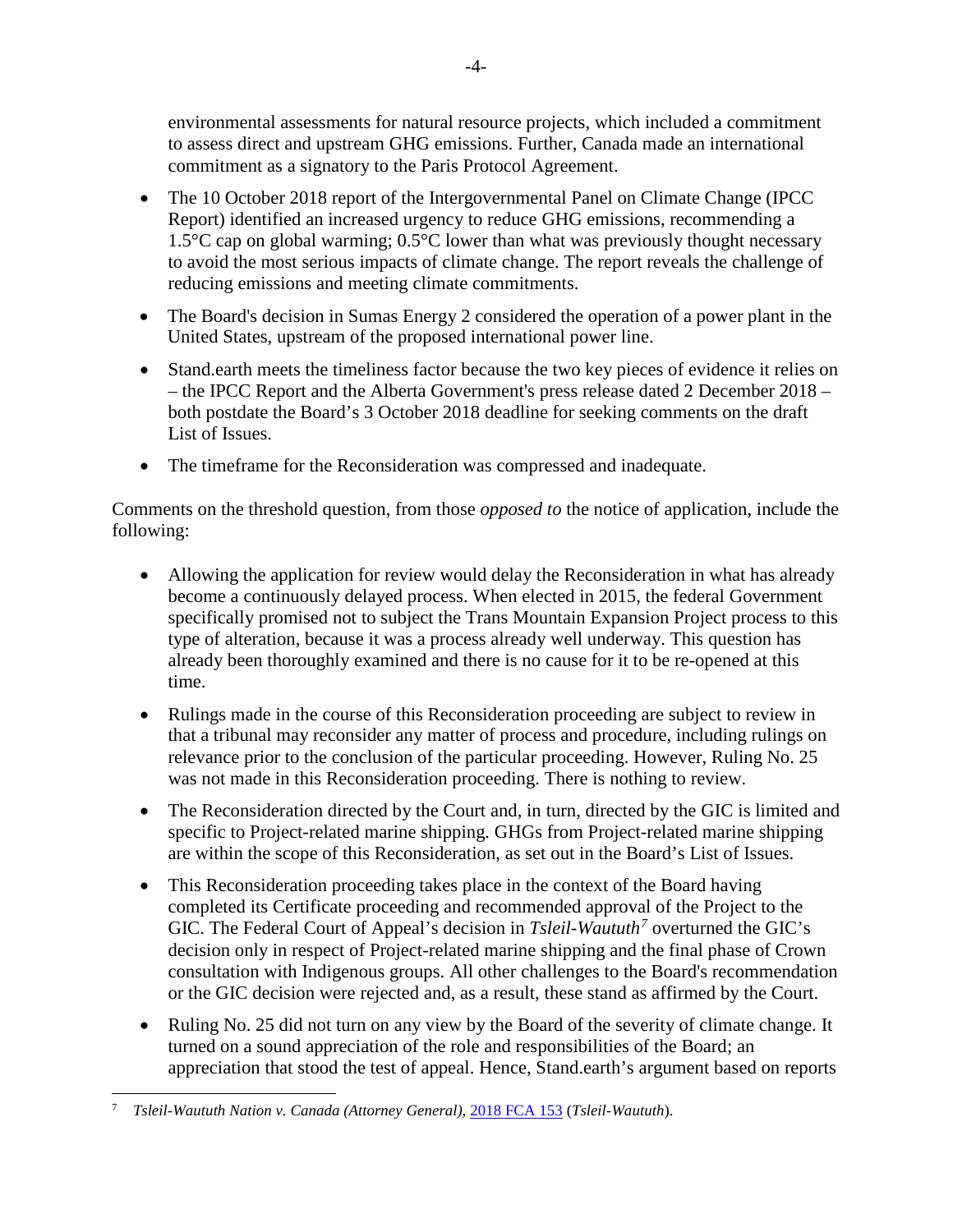that things are more severe than the authors of these reports themselves had thought is not material to the basis on which Ruling 25 was made.

• The Reconsideration is not a reassessment of the Project. Rather, it is a limited reassessment of the environmental effects of Project-related marine shipping. Stand.earth's application for review seeks to disrupt and delay the Reconsideration process by asking the Board to exceed the scope of its binding direction and consider matters that are unrelated to the current proceeding. It is critically important that the Board complete its review within the specified timeline, and the Board has designed and implemented a hearing process to achieve this aim.

#### *Trans Mountain*

Trans Mountain's [comments,](https://apps.neb-one.gc.ca/REGDOCS/Item/Filing/A97705) include the following:

- The Board has been clear in prior decisions that, in requesting a review of a Board decision or order, it is insufficient for an applicant to simply disagree with the Board's decision and repeat arguments that have already been considered. Many of the arguments raised are similar or identical to the submissions made during the comment processes that preceded the impugned decisions. Stand.earth has not provided new information that casts doubt on the Board's findings. Rather, it is re-arguing submissions that were already considered by the Board.
- The only information in the application for review that was not available during the public comment process on the scope of the Reconsideration relates to the IPCC Report and a press release from the Premier of Alberta's office on 2 December 2018 regarding the mandated reduction in oil production in Alberta. The IPCC Report and press release do not raise doubt as to the correctness of the Board's decisions:
	- o The IPCC Report provides an update on climate change and confirms that climate change is an important issue, consistent with other Parties' comments filed with the Board. It does not affect the Board's findings that upstream production is not directly linked or necessarily incidental to the Project and that the Project is not tied to or dependent on any particular use in any particular destination.
	- o The press release does not affect the Board's findings that (i) shippers cannot ship all of their oil on the existing Trans Mountain pipeline, yet oil sands projects continue to be built or are in development; and (ii) oil will go where the demand is, whether or not the Project proceeds.
- The Board's scoping reasons must be interpreted in the context of the decision which includes (i) the narrow focus of the Reconsideration on Project-related marine shipping, not broader effects of the Project; and (ii) the fact that Environment and Climate Change Canada (ECCC) previously assessed upstream GHG emissions for the Project to inform the GIC's decision on the Project.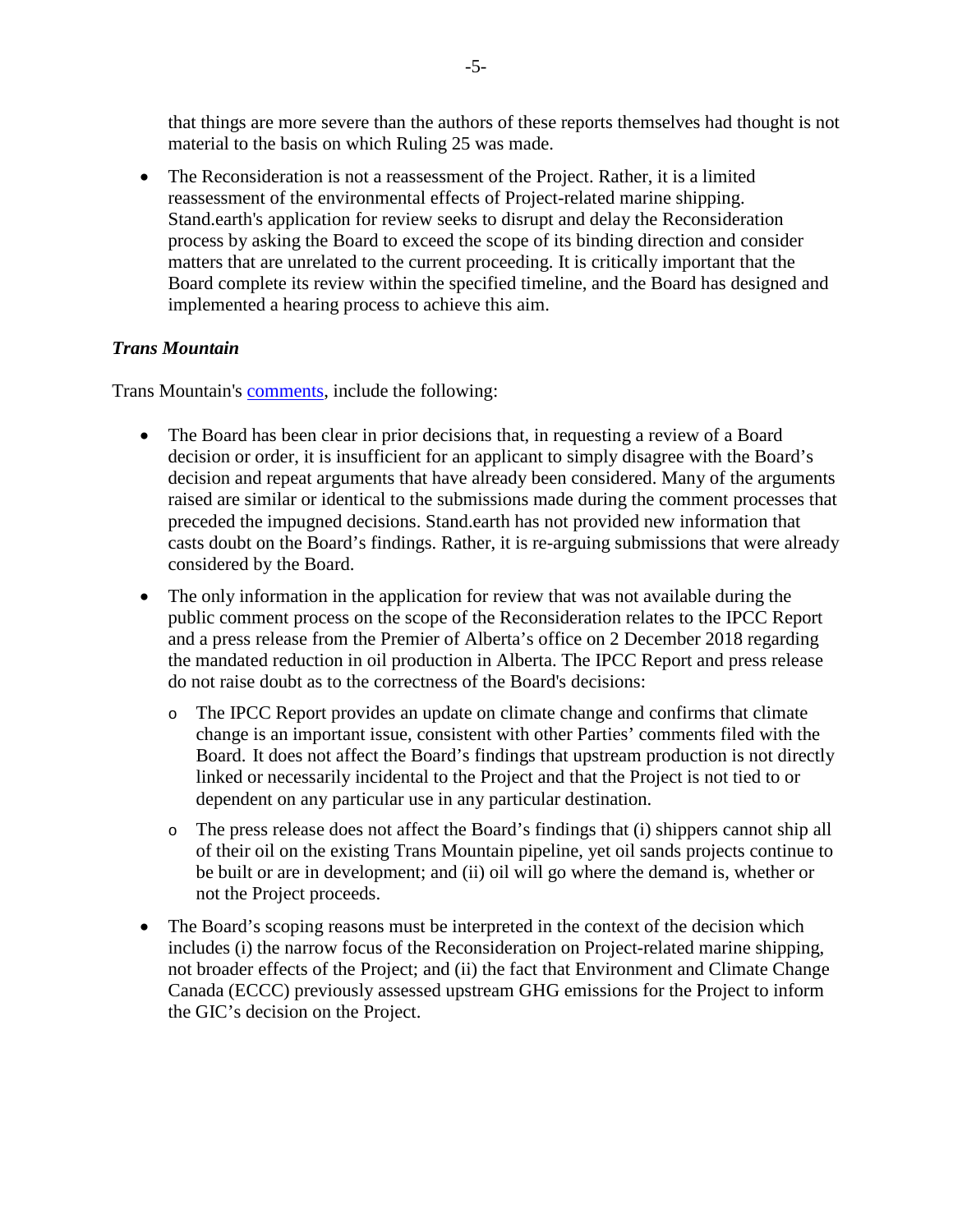#### *Stand.earth's reply*

Stand.earth's [reply](https://apps.neb-one.gc.ca/REGDOCS/Item/Filing/A97763) includes the following:

- The urgency described in the IPCC Report has demonstrably and dramatically increased since 2014 and that has been made clear by the global scientific community, as well as by global and national leaders and the institutions they head.
- The Board did not provide reasons for why it did not follow its own decision in Energy East. Stand.earth cited *Canada (AG) v. Bri-Chem Supply Ltd.*, [2016 FCA 257](https://www.canlii.org/en/ca/fca/doc/2016/2016fca257/2016fca257.pdf) in support of its position.
- The 2016 ECCC consideration of GHG emissions of upstream activities does not displace the Board's duty to conduct this assessment for itself.
- Climate change is increasing the acidification of oceans which, in turn, is harming the food supply that many species, including the Southern resident killer whale population, rely on to survive, and is also adversely affecting the way of life of coastal First Nations communities.
- With respect to the timeliness of the application, two pieces of evidence relied on in the application were not available at the time of the impugned decision. Stand.earth gave "substantial notice of the application and its contents" on 6 December 2018.

## **D. Views of the Board**

#### *Procedural context*

The purpose of the Reconsideration is to address issues arising out of the 30 August 2018 decision of the Federal Court of Appeal in *Tsleil-Waututh* that set aside the OIC approving the Project. In that decision, the Court directed the GIC to order the Board to reconsider, on a principled basis, whether Project-related marine shipping is incidental to the Project. If so, the Board is to reconsider the application of section 79 of the *Species at Risk Act* (SARA) and the Board's environmental assessment, including the Board's significance recommendation under the CEAA 2012, and any other matter the GIC should consider appropriate.

Accordingly, through [OIC P.C. 2018-1177,](https://apps.neb-one.gc.ca/REGDOCS/File/Download/3614024) the GIC referred aspects of the Board's [Report](https://apps.neb-one.gc.ca/REGDOCS/Item/View/2969696) for the Project back to the Board for reconsideration.

As noted in Section 5.2 (Nature of the Reconsideration) of the Board's 27 December 2018 [Ruling No. 22:](https://apps.neb-one.gc.ca/REGDOCS/Item/View/3745011)

The GIC, in its OIC, limited the reconsideration of the recommendations and terms and conditions to all those "that are relevant to addressing the issues specified by the Federal Court of Appeal in paragraph 770." The Board, therefore, considers that the subject matter of the Reconsideration is distinct from a new project application and is focused on marine shipping that is incidental to the Project and on the application of the CEAA 2012 and section 79 of the SARA. While there can be changes to recommendations and certain conditions, it is a much more narrow mandate than the OH-001-2014 Certificate hearing.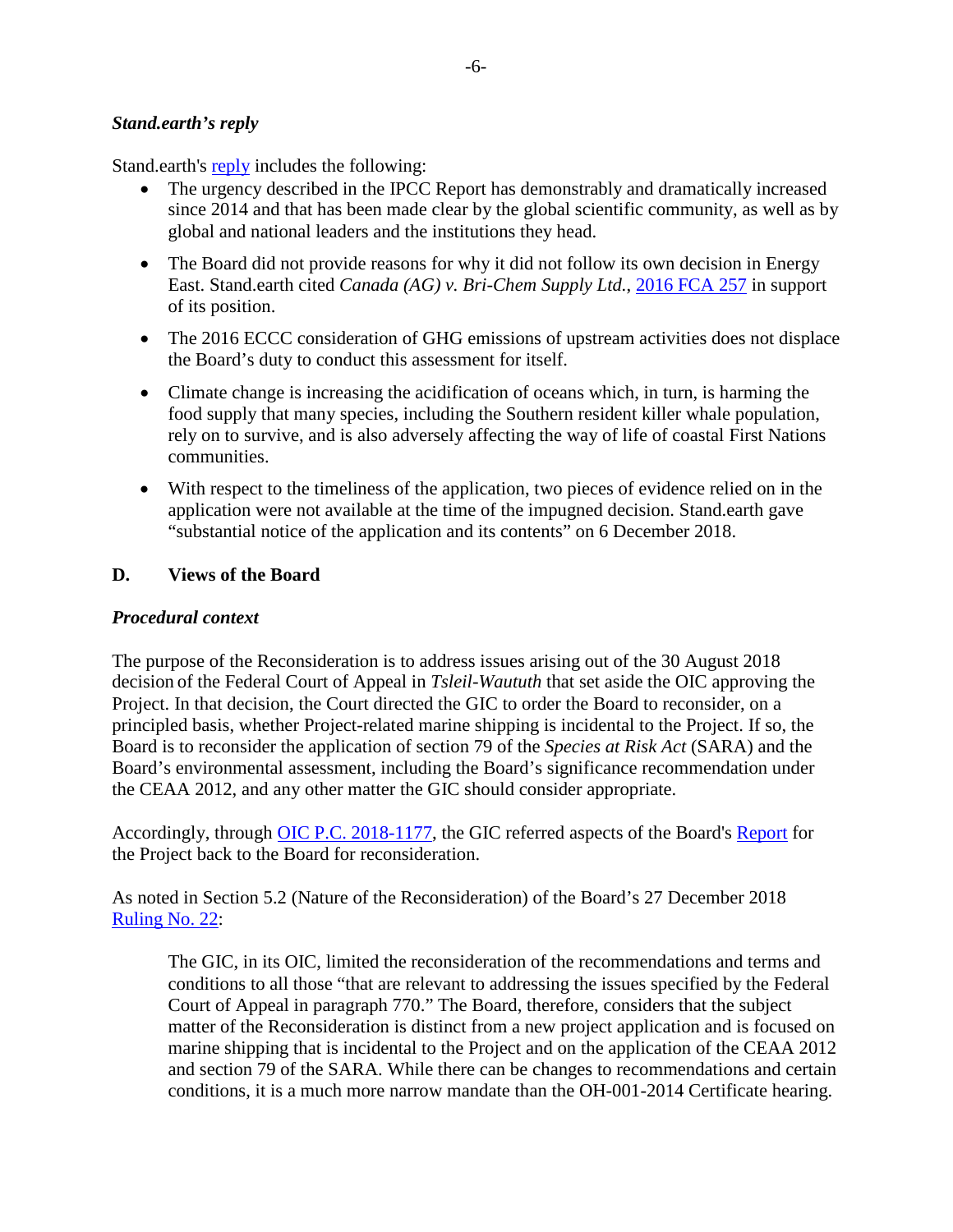As a result, the List of Issues for the Reconsideration is also narrower than the original hearing.

OIC P.C. 2018-1177 states that the Board is to complete the Reconsideration within 155 calendar days from the date of issuance of the OIC. From the outset, the Board has made the Parties aware of the expedited hearing process and the importance of timely conduct.

As early as 26 September 2018, less than a week after the issuance of the OIC, the Board [announced](https://apps.neb-one.gc.ca/REGDOCS/Item/View/3612379) the hearing time limit and established a process for all interested persons and groups to comment on the scope and process for the Reconsideration hearing. During that comment process, several Parties made submissions substantially similar to the submissions now under consideration. However, Stand.earth did not submit comments in this regard at that time.

On 12 October 2018, the Board issued the [Hearing Order](https://apps.neb-one.gc.ca/REGDOCS/Item/View/3620050) setting the List of Issues for the Reconsideration hearing, as well as the Amended Factors and Scope of the Factors for the Environmental Assessment pursuant to the CEAA 2012. Importantly for the purposes of this notice of application, the Board stated the following in the Hearing Order (bolded emphasis in the original):

"[g]iven the expedited nature of this hearing, Parties must raise any question of procedure or substance with the Board **at the earliest opportunity possible**. Delay in filing a notice of motion may result in the Board declining to consider it."

## *Timeliness of the application*

Stand.earth's notice of application was not received until 21 January 2019, approximately three months after the Board issued the Hearing Order, List of Issues, and decisions in the 12 October 2018 letter, and the 29 October 2018 reasons that Stand.earth now seeks to impugn. It was also received after the evidentiary record was closed, after Trans Mountain and the Federal Departments and Agencies had filed their argument-in-chief, and just over a month before the deadline set by the OIC for the Board to complete its Reconsideration.

The timeliness of Stand.earth's notice of application in the overall context of these proceedings cannot be ignored. Timeliness is always an important feature of the Board's process and takes on a heightened importance in the context of this Reconsideration hearing with its mandated timeline.

Stand.earth's timing left substantial gaps between filings in this narrowly focussed Reconsideration proceeding. Stand.earth states in its reply that it provided "substantial notice of the application and its contents"[8](#page-6-0) in its 5 December 2018 [opening statement.](https://apps.neb-one.gc.ca/REGDOCS/Item/View/3718836) That opening statement was filed over seven weeks after the release of the Board's 12 October 2018 letter, the List of Issues, and Hearing Order MH-052-2018, and over five weeks after the 29 October 2018 release of the Board's reasons for its decisions reached on 12 October 2018. The actual application with the complete grounds and exact relief sought was not filed until

<span id="page-6-0"></span> $\overline{a}$ Stand.earth reply at 4.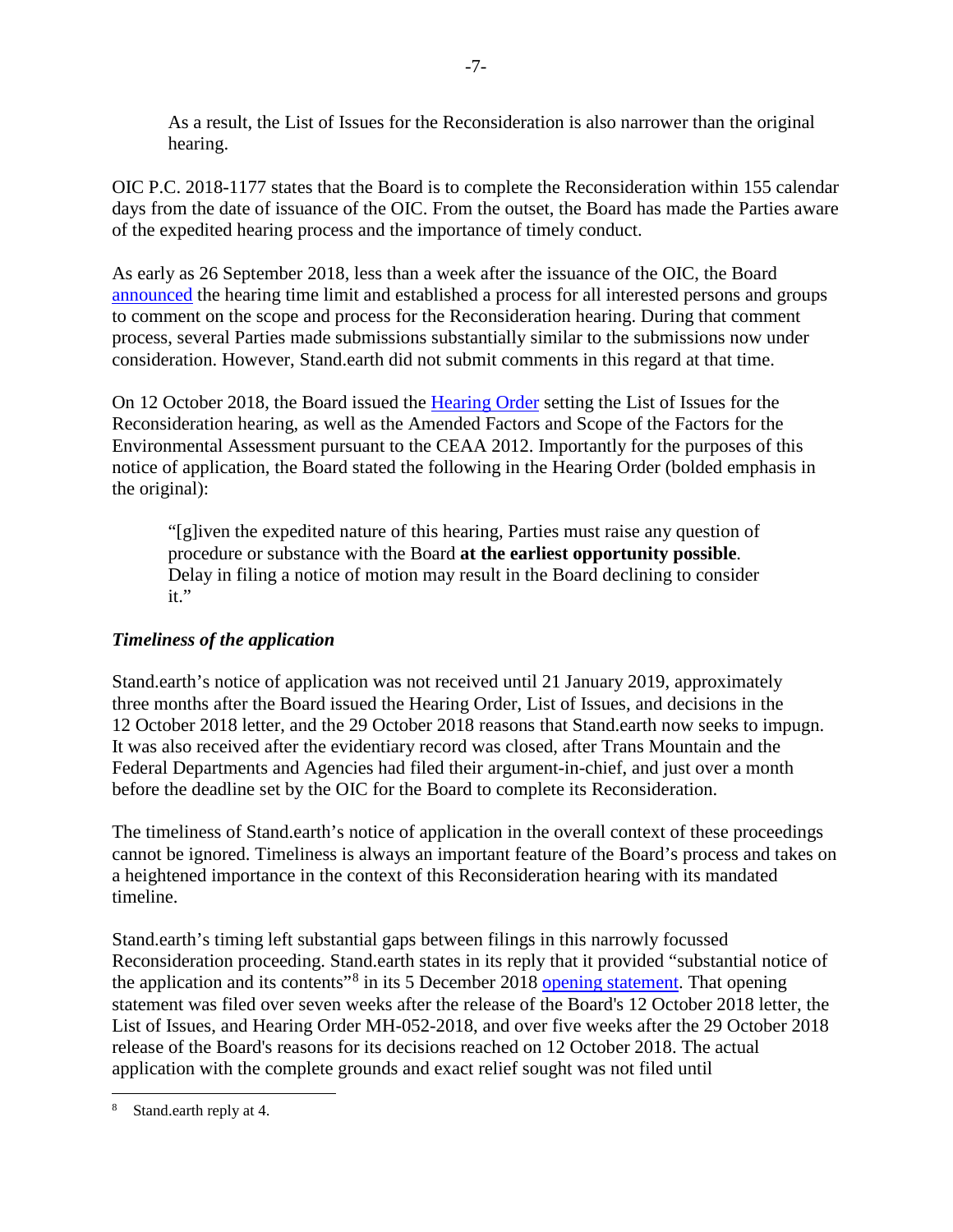21 January 2019, over six weeks after the filing of the opening statement. Of the exact relief sought in the 21 January 2019 notice of application, two of the three items differ from the relief requested in the 5 December 2018 opening statement.

Stand.earth's explanation for the delay in filing its notice of application on 21 January 2019 – after providing the opening statement on 5 December 2018 – was that "the holiday season also intervened as did the limited availability of counsel."[9](#page-7-0) While the Board recognizes the competing demands of counsel and the time pressures of the holiday season, it also recognizes the effort and time put in by various Parties to this proceeding to ensure that the Reconsideration is completed in a timely way. The Board appreciates the diligent work of those actively participating in the process.

Notably, the Board requested, near the outset of this proceeding, that Parties raise questions of process or substance "at the earliest opportunity possible" and warned that the Board may decline to hear those queries that are not timely. In a proceeding such as this, it is essential that all Parties recognize the importance of timeliness.

Stand.earth's delay in bringing this notice of application is a factor that weighs against the Board exercising its discretion to review its previous decisions. Stand.earth's assertion in reply that it is "unwarranted and unfair" to suggest that the timing of its application was "designed to 'frustrate' the process" seems insincere. The Board is not persuaded that, in the context of the Reconsideration proceeding, the length of the delay in filing both the 5 December 2018 opening statement and the 21 January 2019 notice of application was reasonable. Further, Stand.earth did not satisfactorily explain the delay during December 2018 and January 2019. The Board, therefore, dismisses the notice of application.

As a related reason for dismissal, Stand.earth is seeking to challenge an issue that has already been subject to a ruling in 2014 and a related leave to appeal application that was dismissed by the Federal Court of Appeal. While a review application is an exception to the final and conclusive nature of the Board's decisions, absent a compelling reason to do so, the Board is not persuaded that, in the circumstances of this Reconsideration, it should exercise its discretion to open up an issue that was decided years earlier.

## *Has Stand.earth raised a doubt as to the correctness of the Board's decisions?*

The Board's disposition on the matter of timeliness is sufficient to dispose of the matter; however, in the alternative, the Board will address the Phase I threshold issue.

The issue of whether the Board should assess GHG emissions upstream and downstream of the Project is not new. Several Parties made motions seeking to have this issue included in the OH-001-2014 Certificate hearing. In Ruling No. 25, the Board denied those motions. Leave to appeal that decision to the Federal Court of Appeal was dismissed.<sup>[10](#page-7-1)</sup> Stand.earth's predecessor, Forest Ethics Advocacy Association, was part of a group making a motion in the OH-001-2014

<span id="page-7-0"></span> $\overline{\phantom{a}}$ <sup>9</sup> Stand.earth reply at 4.

<span id="page-7-1"></span><sup>10</sup> *Vancouver (City of) v National Energy Board* (16 October 2014), Ottawa, FCA 14-A-55 (leave to appeal dismissed).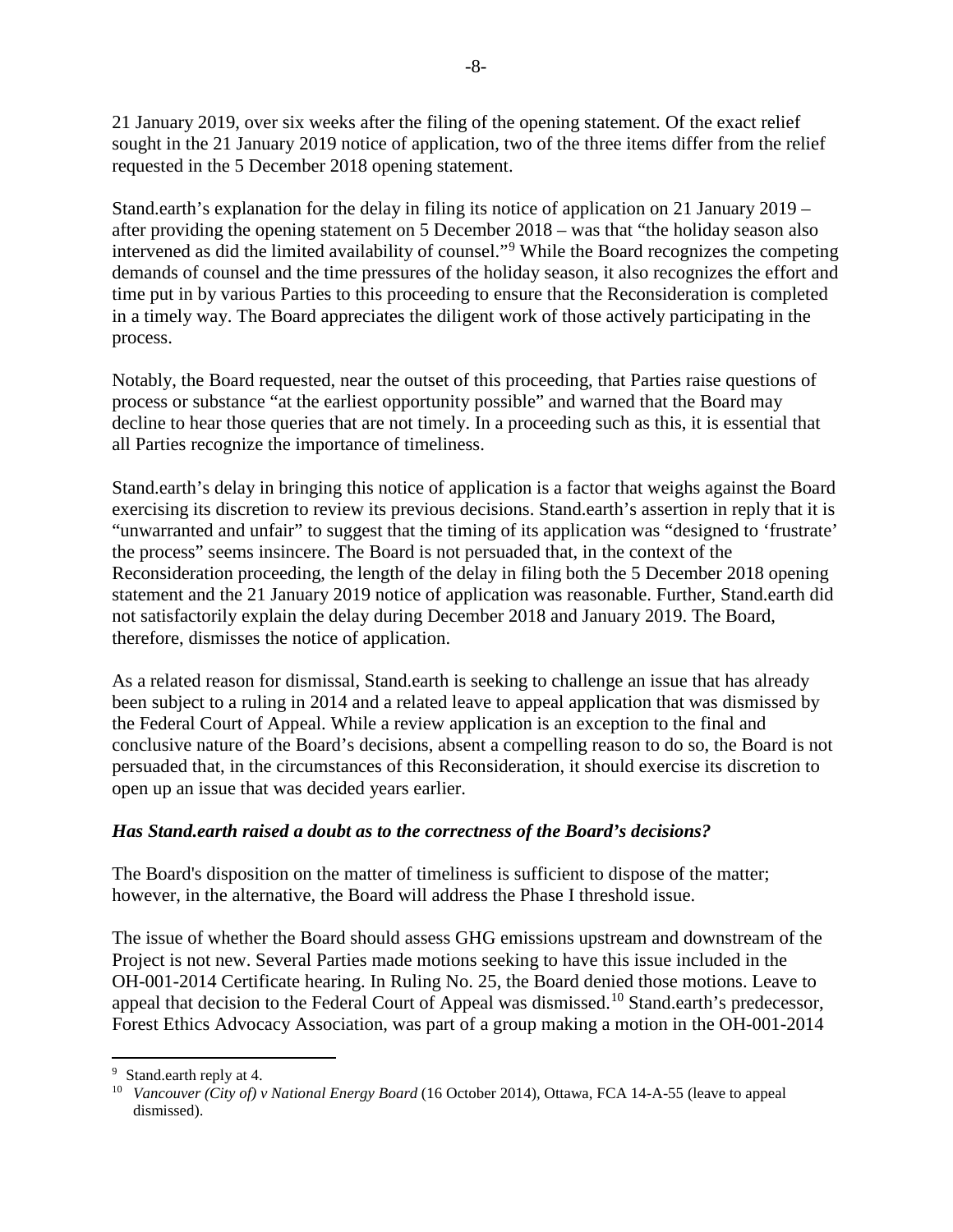Certificate hearing that included substantially similar issues.<sup>[11](#page-8-0)</sup> The Board denied that motion and leave to appeal to the Federal Court of Appeal<sup>[12](#page-8-1)</sup> and Supreme Court of Canada was denied.<sup>[13](#page-8-2)</sup>

In this Reconsideration proceeding, several Parties raised this issue again early on in comments made after the Board released the draft List of Issues on 26 September 2018. In Appendix 2 of the Board's 12 October 2018 Hearing Order, the Board declined to include this issue in the final List of Issues.

On 29 October 2018, the Board released its [reasons f](https://apps.neb-one.gc.ca/REGDOCS/Item/View/3646400)or the decisions it made on 12 October 2018. In Appendix 2 at Section 2.8, the Board said:

During the OH-001-2014 Certificate hearing, in [Ruling No. 25,](https://apps.neb-one.gc.ca/REGDOCS/Item/View/2487600) the Board denied motions requesting that the Board include in the List of Issues the environmental and socioeconomic effects associated with upstream activities and downstream use. The Board provided several reasons for doing so, including that the effects from upstream production are not directly linked or necessarily incidental to the Project. Similarly, the Board stated that the Project is not tied to, or dependent on, any particular use in any particular destination. Leave to appeal Ruling No. 25 was subsequently dismissed without reasons by the Federal Court of Appeal.<sup>[14](#page-8-3)</sup> The Board is of the view that the analysis in Ruling No. 25 applies in this case.

The CEAA 2012 does not require the Board to consider upstream or downstream effects. Paragraph 5(2)(a) of the CEAA 2012 requires the Board to take into account changes in the environment that are directly linked or necessarily incidental to the Project. The Project does not include upstream production and is not dependent on any particular upstream development. As was stated in Ruling No. 25, shippers cannot ship all of their oil on the existing Trans Mountain pipeline, yet oil sands projects continue to be built or are in development. No commenter provided submissions addressing these facts, or otherwise explained why upstream development is directly linked or necessarily incidental to the Project.

Similarly, the effects of downstream refining and end use are not directly linked or necessarily incidental to the Project. The Board continues to be of the view expressed in Ruling No. 25 that the Project does not include downstream use and is not tied to, or dependent on, any particular use in any particular destination. Oil will go where the demand is, whether or not the Project proceeds. No commenter provided submissions that directly rebutted these points.

Stand.earth's application raises identical or substantially the same arguments that the Board previously rejected in Appendix 2 of the Board's 12 October 2018 Hearing Order, Appendix 2 of

 $\overline{\phantom{a}}$ 

<span id="page-8-0"></span><sup>&</sup>lt;sup>11</sup> Lynne M. Quarmby and others, notice of motion dated May 6, 2014, C130-1-1 - [Notice of Motion](https://apps.neb-one.gc.ca/REGDOCS/Item/View/2452371) <sup>12</sup> *Lynne M. Ouarmby and others v National Energy Board and others* (13 January 2015) Ottawa, FCA 14-A-62

<span id="page-8-1"></span><sup>(</sup>leave to appeal dismissed).

<span id="page-8-2"></span><sup>&</sup>lt;sup>13</sup> *Lynne M. Quarmby, et al. v. Attorney General of Canada, et al., SCC Docket No. 36353.* 

<span id="page-8-3"></span><sup>&</sup>lt;sup>14</sup> *City of Vancouver v National Energy Board* (16 October 2014), Ottawa 14-A-55, (FCA). This is footnote 11 in the original document.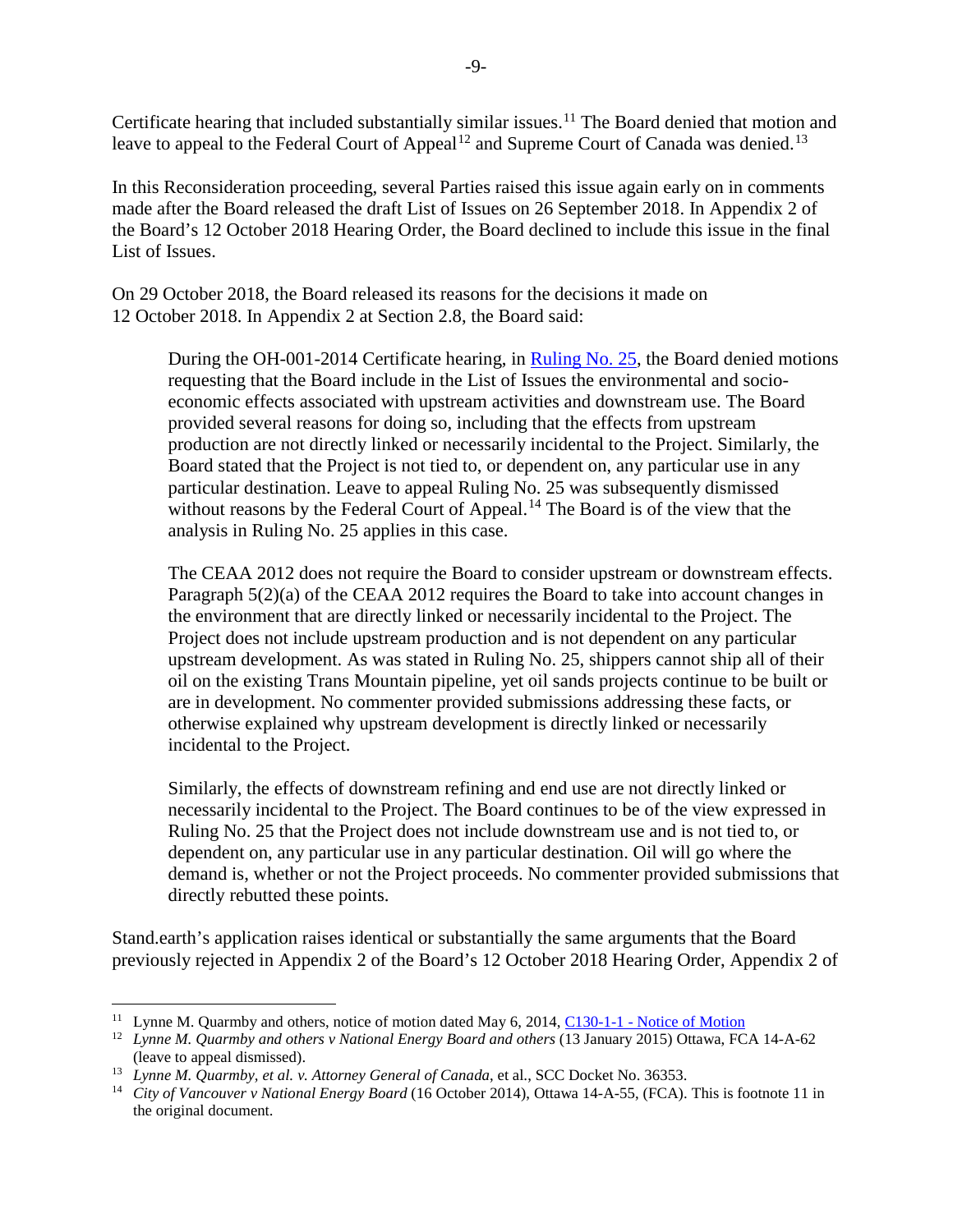the Board's reasons dated 29 October 2018, and in Ruling No. 25. Stand.earth has not provided new facts that cast doubt on the Board's central reasoning in its earlier determinations on this issue; those determinations being that the effects from upstream production are not directly linked or necessarily incidental to the Project, and the Project is not dependent on any particular upstream development or any particular downstream use. To the extent that Stand.earth's application and the comments in support of it address this issue, they are attempting to re-argue decisions that have already been considered by the Board and rejected. The Board has previously stated "[A] review request is not an opportunity to re-argue the same points previously raised, or to provide new argument that could have been raised in the Original Motion."[15](#page-9-0) The same logic regarding re-argument of the same points other Parties raised applies here.

Stand.earth has provided new documents that were not available at the time of the 12 October 2018 Hearing Order. This is in the form of the IPCC Report<sup>[16](#page-9-1)</sup> issued on 10 October 2018 and Alberta's press release dated 2 December 2018. The IPCC Report provides an update on climate change while the press release announces a Government of Alberta policy response to the oil price differential, noting that production exceeds what can be shipped by pipelines, rail, or other means.

Without delving deeply into the merits, neither of these documents casts doubt on the correctness of the Board's previous decisions. Similarly, neither document casts doubt on the Board's conclusions that the effects from upstream production are not directly linked or necessarily incidental to the Project and that the Project is not dependent on any particular upstream development or any particular downstream use.

Further, as noted in the 29 October 2018 reasons for the 12 October 2018 decisions, the List of Issues already covers issues relating to GHG emissions from Project-related marine shipping. Issue No. 1 includes GHG emissions from Project-related marine shipping and Issue No. 2 includes consideration of mitigation related to those emissions.<sup>[17](#page-9-2)</sup>

The Board remains of the view that its OH-001-2014 Report carefully considered the GHG emissions from Project-related shipping to the limit of Canada's territorial sea, as well as the resulting increase in marine GHG emissions in the region, in British Columbia, and in Canada. As noted earlier, the evidence from the OH-001-2014 proceeding is part of the record for the Reconsideration hearing, and the Board will consider any new or updated evidence on that issue filed in this Reconsideration proceeding.

Lastly, with respect to the relevance of the Board's decisions in Energy East, on which some Parties commented, the Board held as follows:

 $\overline{a}$ 

<span id="page-9-0"></span><sup>&</sup>lt;sup>15</sup> Board **Ruling No. 122** – Pro Information Pro Environment United Peoples Network – 30 December 2015 request for a review of Ruling No. 101, 1 March 2016.

<span id="page-9-1"></span><sup>&</sup>lt;sup>16</sup> Filed on the record of the Reconsideration proceedings by Living Oceans Society.

<span id="page-9-2"></span><sup>&</sup>lt;sup>17</sup> As Trans Mountain stated in its submissions; "Following issuance of the Board's OH-001-2014 Report, [ECCC] provided its consideration of the GHG emissions of activities upstream of, but not associated with, the Project, and this information was relied upon by the [GIC] when it issued the original [OIC] approving the Project." This document was completed in November 2016.